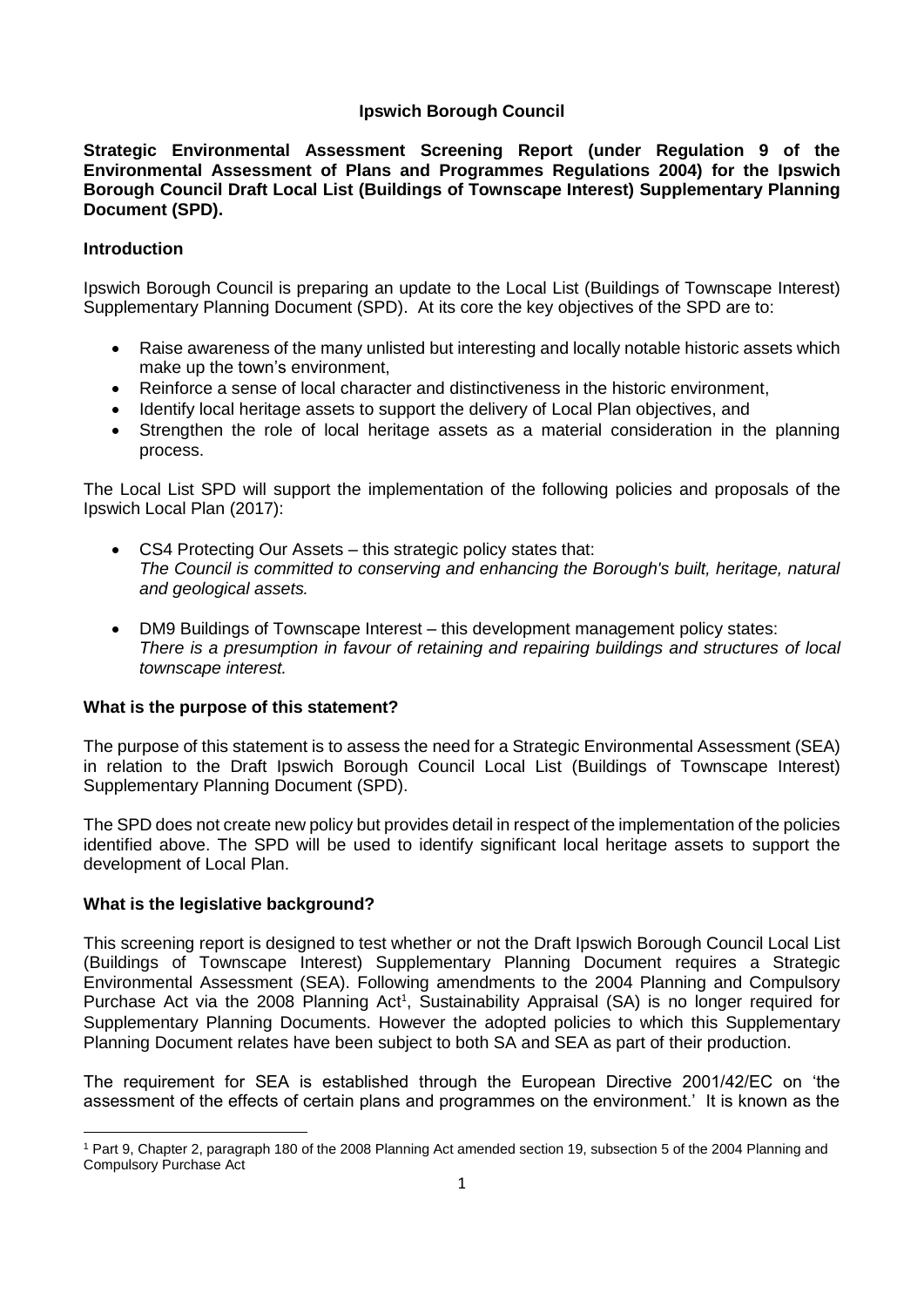'SEA Directive'. The SEA Directive was transposed into English law by the Environment Assessment of Plans and Programmes Regulations 2004, or the 'SEA Regulations'. Detailed guidance on these regulations can be found in the Government publication 'A Practical Guide to the Strategic Environmental Assessment Directive' published in September 2005.

The requirement to undertake SEA applies to plans and programmes, which are subject to preparation or adoption by an authority at a national, regional or local level. In order to establish whether SEA is required the fundamental consideration is whether the document is likely to have 'significant environmental effects'. The best way to determine this is to carry out a screening assessment. If the screening assessment indicates that there could be significant effects, an SEA is needed. Therefore, this report focuses on screening for SEA and the criteria for establishing whether a full assessment is needed.

# **What are the criteria for assessing the effects of Supplementary Planning Documents?**

Criteria for determining the likely significant effects referred to in Article 3(5) of Directive 2001/42/EC<sup>2</sup> are set out below:

- (a) the degree to which the plan sets a framework for projects and other activities, either with regard to the location, nature, size and operating conditions or by allocating resources;
- (b) the degree to which the plan influences other plans and programmes including those in a hierarchy;
- (c) the relevance of the plan for the integration of environmental considerations in particular with a view to promoting sustainable development;
- (d) environmental problems relevant to the plan or programme;
- (e) the relevance of the plan for the implementation of Community legislation on the environment (for example, plans linked to waste management or water protection).

Also to be considered are the characteristics of the effects and of the area likely to be affected, having regard, in particular, to:

- (a) the probability, duration, frequency and reversibility of the effects;
- (b) the cumulative nature of the effects;
- (c) the transboundary nature of the effects;
- (d) the risks to human health or the environment (for example, due to accidents);
- (e) the magnitude and spatial extent of the effects (geographical area and size of the population likely to be affected);
- (f) the value and vulnerability of the area likely to be affected due to—
	- (i) special natural characteristics or cultural heritage;
	- (ii) exceeded environmental quality standards or limit values; or
	- (iii) intensive land-use and
- (g) the effects on areas or landscapes which have a recognised national, Community or international protection status.

#### **How is the SPD assessed?**

The following diagram illustrates the process for screening a planning document to ascertain whether a full SEA is needed, based upon the considerations set out in the sections above.

 $\overline{a}$ <sup>2</sup> As set out in Annex II of the Directive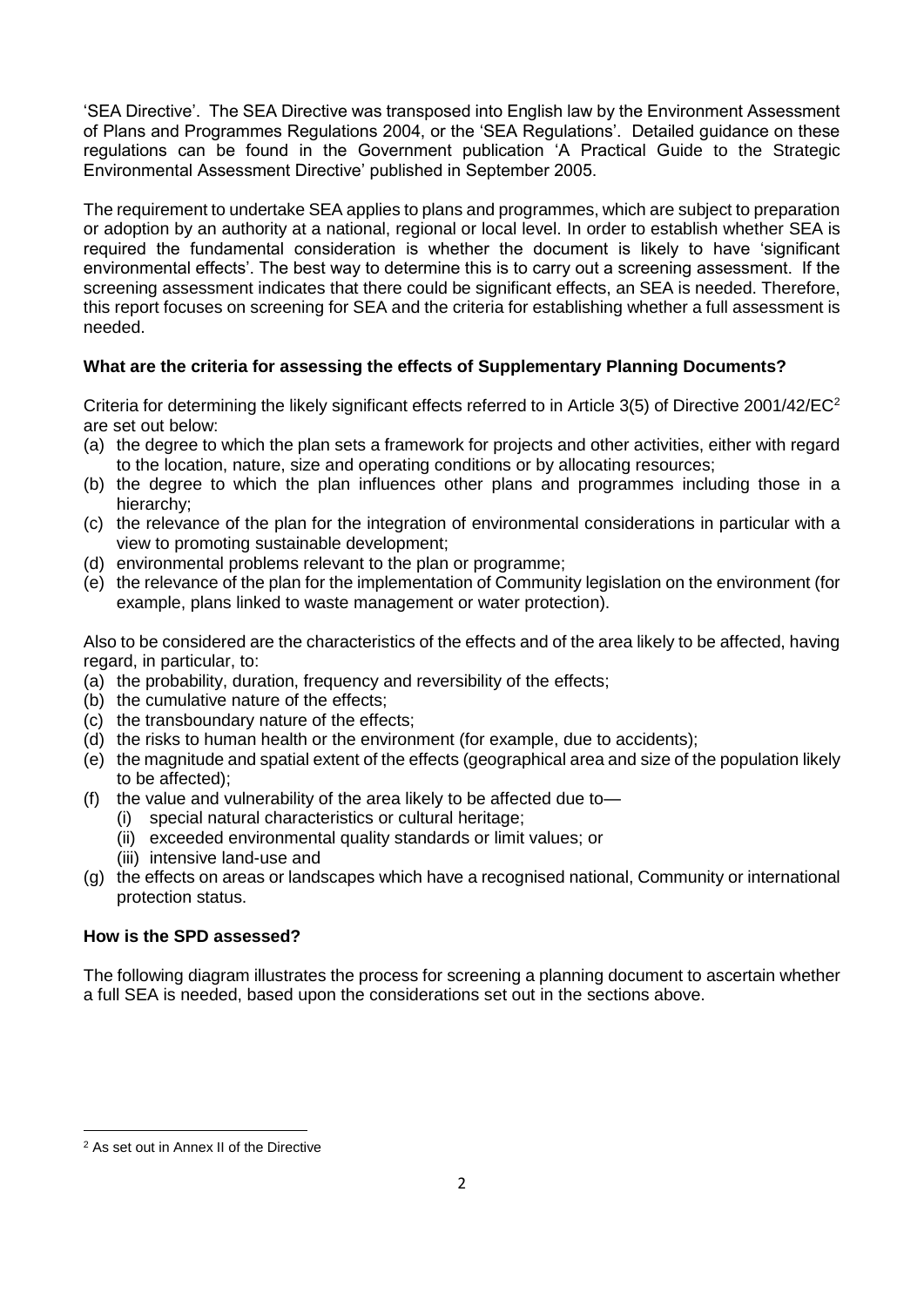| Figure 2 - Application of the SEA Directive to plans and programmes                                                                                                                                                       |                                                                                                                                                                                     |                               |                                                                                                                                                           |  |
|---------------------------------------------------------------------------------------------------------------------------------------------------------------------------------------------------------------------------|-------------------------------------------------------------------------------------------------------------------------------------------------------------------------------------|-------------------------------|-----------------------------------------------------------------------------------------------------------------------------------------------------------|--|
| This diagram is intended as a guide to the criteria for application of the Directive to plans and<br>programmes (PPs). It has no legal status.                                                                            |                                                                                                                                                                                     |                               |                                                                                                                                                           |  |
| 1. Is the PP subject to preparation and/or adoption by a<br>national, regional or local authority OR prepared by an<br>authority for adoption through a legislative procedure by<br>Parliament or Government? (Art. 2(a)) |                                                                                                                                                                                     |                               | No to both criteria                                                                                                                                       |  |
|                                                                                                                                                                                                                           | Yes to either criterion                                                                                                                                                             |                               |                                                                                                                                                           |  |
| 2. Is the PP required by legislative, regulatory or<br>administrative provisions? (Art. 2(a))                                                                                                                             |                                                                                                                                                                                     | No                            |                                                                                                                                                           |  |
|                                                                                                                                                                                                                           | Yes                                                                                                                                                                                 |                               |                                                                                                                                                           |  |
| 3. Is the PP prepared for agriculture, forestry, fisheries, energy,<br>land use, AND does it set a framework for future<br>EIA Directive? (Art. 3.2(a))                                                                   | industry, transport, waste management, water management,<br>telecommunications, tourism, town and country planning or<br>development consent of projects in Annexes I and II to the | No to<br>either<br>criterion  | 4. Will the PP, in view of its<br>likely effect on sites,<br>require an assessment<br>under Article 6 or 7 of<br>the Habitats Directive?<br>(Art. 3.2(b)) |  |
|                                                                                                                                                                                                                           | Yes to both criteria                                                                                                                                                                | Yes                           | <b>No</b><br>6. Does the PP set the                                                                                                                       |  |
| 5. Does the PP determine the use of small areas at local level,<br>OR is it a minor modification of a PP subject to Art. 3.2?<br>(Art. 3.3)                                                                               |                                                                                                                                                                                     | Yes to<br>either<br>criterion | framework for future<br>No<br>development consent of<br>projects (not just projects<br>in Annexes to the EIA                                              |  |
|                                                                                                                                                                                                                           | No to both criteria                                                                                                                                                                 |                               | Directive)? (Art. 3.4)<br>Yes                                                                                                                             |  |
| 7. Is the PP's sole purpose to serve national defence or civil<br>emergency, OR is it a financial or budget PP, OR is it<br>co-financed by structural funds or EAGGF programmes<br>2000 to 2006/7? (Art. 3.8, 3.9)        |                                                                                                                                                                                     | Yes                           | 8. Is it likely to have a<br>No<br>significant effect on the<br>environment? (Art. 3.5)*                                                                  |  |
|                                                                                                                                                                                                                           | No to all criteria                                                                                                                                                                  |                               | Yes to any criterion                                                                                                                                      |  |
| <b>DIRECTIVE REQUIRES SEA</b>                                                                                                                                                                                             |                                                                                                                                                                                     |                               | <b>DIRECTIVE DOES NOT</b><br><b>REQUIRE SEA</b>                                                                                                           |  |
| have significant environmental effects. These determinations may be made on a case by case basis and/or<br>by specifying types of plan or programme.                                                                      |                                                                                                                                                                                     |                               | *The Directive requires Member States to determine whether plans or programmes in this category are likely to                                             |  |

Source: A Practical Guide to the Strategic Environmental Assessment Directive, ODPM, 2005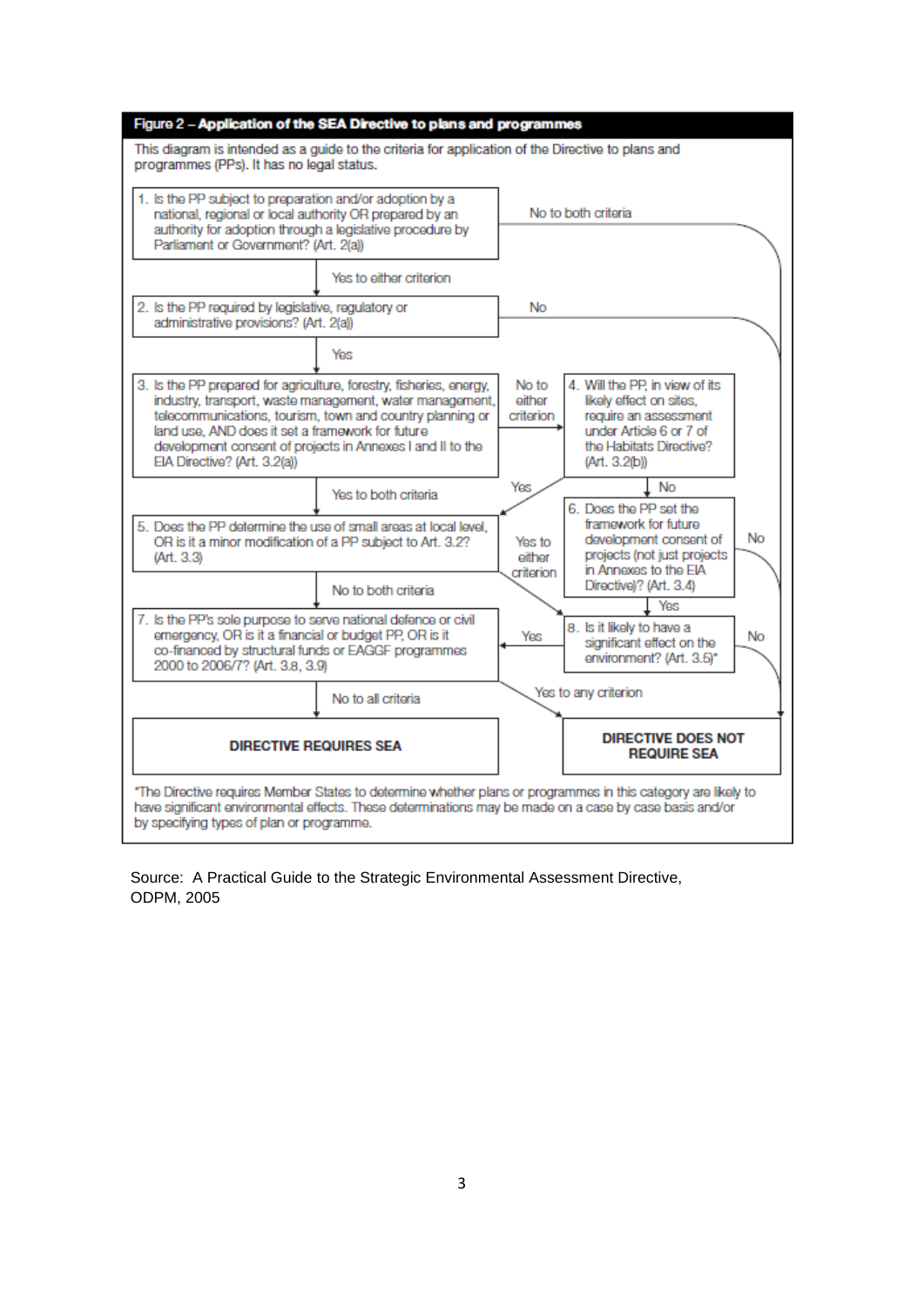The questions from the diagram above, which illustrates how the SEA Directive should be applied, have been put in Table 2 below together with the screening assessment for the Supplementary Planning Document (SPD).

# **Table 2: Screening of the draft Ipswich Town Centre and Waterfront Public Realm Strategy Supplementary Planning Document Development (SPD)**

| <b>SEA Screening Questions</b>                                                                                                                                                                                                | Screening assessment of the draft Development and<br><b>Archaeology SPD</b>                                                                                                                                                                                                          |
|-------------------------------------------------------------------------------------------------------------------------------------------------------------------------------------------------------------------------------|--------------------------------------------------------------------------------------------------------------------------------------------------------------------------------------------------------------------------------------------------------------------------------------|
| 1. Is the plan or programme subject to<br>preparation and/or adoption by a<br>national, regional or local authority                                                                                                           | Yes - the SPD is prepared and adopted by a local<br>planning authority, Ipswich Borough Council.                                                                                                                                                                                     |
| OR prepared by an authority for<br>adoption<br>through<br>legislative<br>$\mathbf{a}$<br>procedure<br>by Parliament<br>or                                                                                                     | (Yes to either criterion, go to question 2)                                                                                                                                                                                                                                          |
| Government (Art. 2(a))?                                                                                                                                                                                                       |                                                                                                                                                                                                                                                                                      |
| 2. Is the plan or programme required by<br>legislative,<br>regulatory<br>or<br>administrative provisions (Art. 2(a))?                                                                                                         | Yes - the SPD is produced as part of the delivery of the<br>statutory Development Plan and the process for<br>preparing SPDs is set out in the Town and Country<br>Planning (Local Development) (England) Regulations<br>2012<br>(Yes – go to question 3)                            |
|                                                                                                                                                                                                                               |                                                                                                                                                                                                                                                                                      |
| 3. Is the plan or programme prepared<br>for agriculture, forestry, fisheries,<br>energy, industry, transport, waste<br>management, water management,<br>telecommunications, tourism, town<br>and country planning or land use | Yes - the draft SPD has been prepared in support of<br>town and country planning and land use policies<br>contained in an adopted Local Plan. However, it relates<br>to the broad principles for the protection of existing<br>locally distinctive heritage assets.                  |
| AND does it set the framework for<br>future development consent for<br>projects listed in Annexes I and II to                                                                                                                 | NO - It will not set a framework for the future consent of<br>projects listed in Annexes I and II of the EIA Directive.                                                                                                                                                              |
| the EIA Directive (Art 3.2(a))?                                                                                                                                                                                               | (No to either criterion, go to question 4)<br>(Yes to both criteria, go to question 5)                                                                                                                                                                                               |
| 4. Will the PP, in view of its likely effect                                                                                                                                                                                  | No - No part of the SPD strategy area affects a                                                                                                                                                                                                                                      |
| on sites, require an assessment<br>under Article 6 or 7 of the Habitats<br>Directive?                                                                                                                                         | European or Special Area of Conservation<br>(No - go to question 6)                                                                                                                                                                                                                  |
| 5. Does the plan or programme<br>determine the use of small areas at<br>local level, OR is it a minor<br>modification of a plan or programme<br>subject to Ar. 3.2? (Art. 3.3)                                                | No - the draft SPD will support the development of the<br>adopted Local Plan. The inclusion of a building on the<br>local list will be a material consideration which council<br>will consider when assessing planning applications.                                                 |
|                                                                                                                                                                                                                               | (Yes to either criterion, go to question 8)                                                                                                                                                                                                                                          |
| 6. Does the PP set the framework for<br>development<br>future<br>consent<br>0f<br>projects (not just projects in Annexes<br>to the EIA Directive)?                                                                            | Yes – the SPD will be a material consideration in the<br>consideration of planning applications in Ipswich.                                                                                                                                                                          |
|                                                                                                                                                                                                                               | (Yes - go to question 8)                                                                                                                                                                                                                                                             |
| 8. Is it likely to have a significant effect<br>on the environment (Art. 3.5)?                                                                                                                                                | No.                                                                                                                                                                                                                                                                                  |
|                                                                                                                                                                                                                               | The purpose of the SPD is to provide supporting<br>information to assist in the interpretation of the adopted<br>Ipswich Local Plan 2017. The policies to which the SPD<br>relates were themselves subject to SEA (incorporated<br>within the SA) through the Local Plan preparation |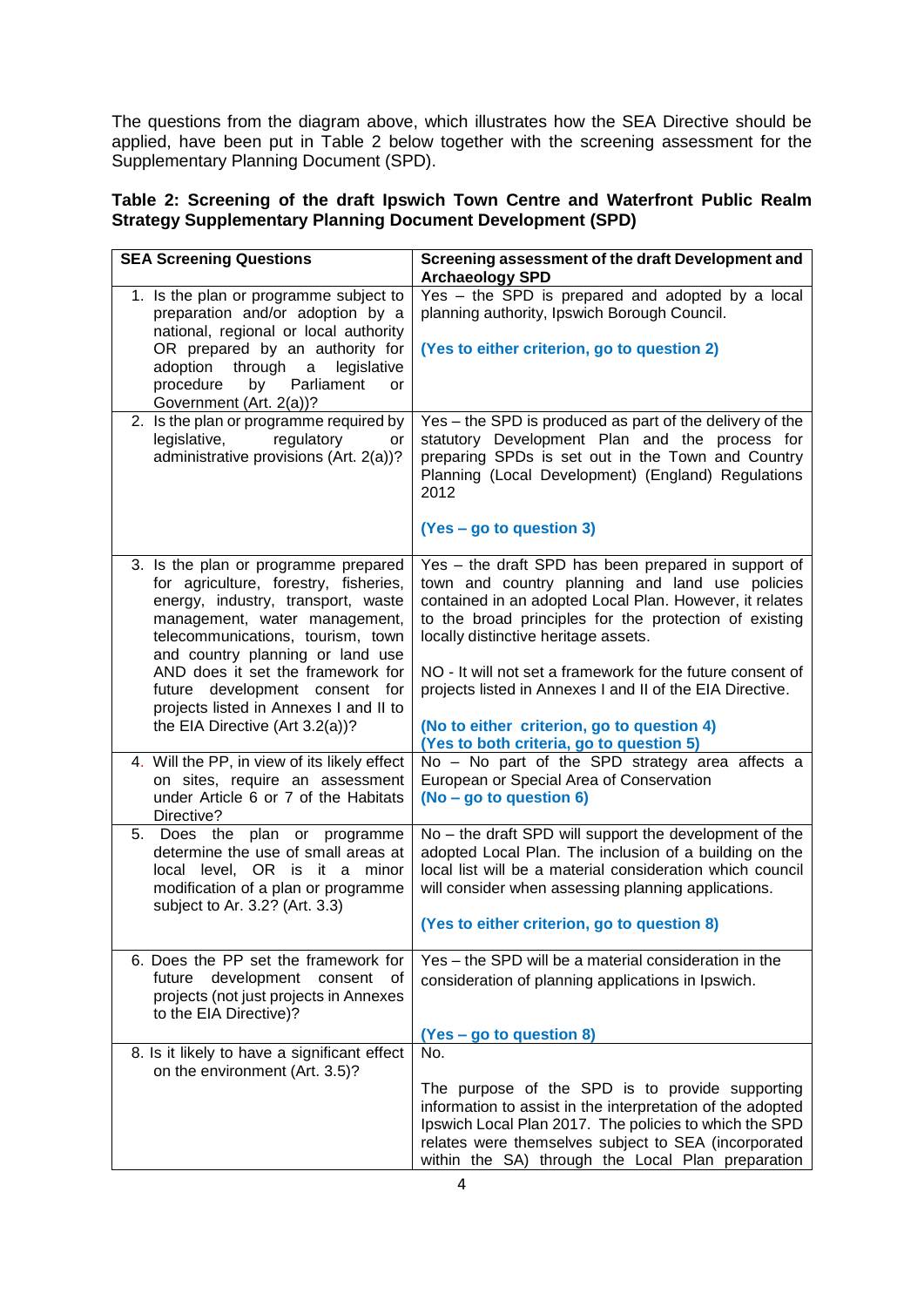| process. The SPD will serve to identify significant local<br>heritage assets to support the development of Local<br>Plans. The SPD will not itself have any significant effects<br>on the environment. |
|--------------------------------------------------------------------------------------------------------------------------------------------------------------------------------------------------------|
| (No - Directive does not require SEA).                                                                                                                                                                 |

Based on the assessment contained in the table above, it is expected that the SPD itself will have no significant environmental effects. The effect of the SPD will be to ensure that the Council will meet its duty to comply with legislation when delivering the Ipswich Local Plan.

### **Conclusion**

SEA is not required in relation to the production of the Ipswich Borough Council Draft Local List (Buildings of Townscape Interest) Supplementary Planning Document (SPD).

In accordance with Regulation 9(2) of the Environmental Assessment of Plans and Programmes Regulations 2004 the three statutory consultees, the Environment Agency, Historic England (formerly English Heritage) and Natural England, will need to be consulted. The conclusion will be confirmed following receipt of responses and will represent the Council's determination under Regulation 9(1) of the 2004 Regulations.

Date of determination: *to be confirmed when consultee's responses known*